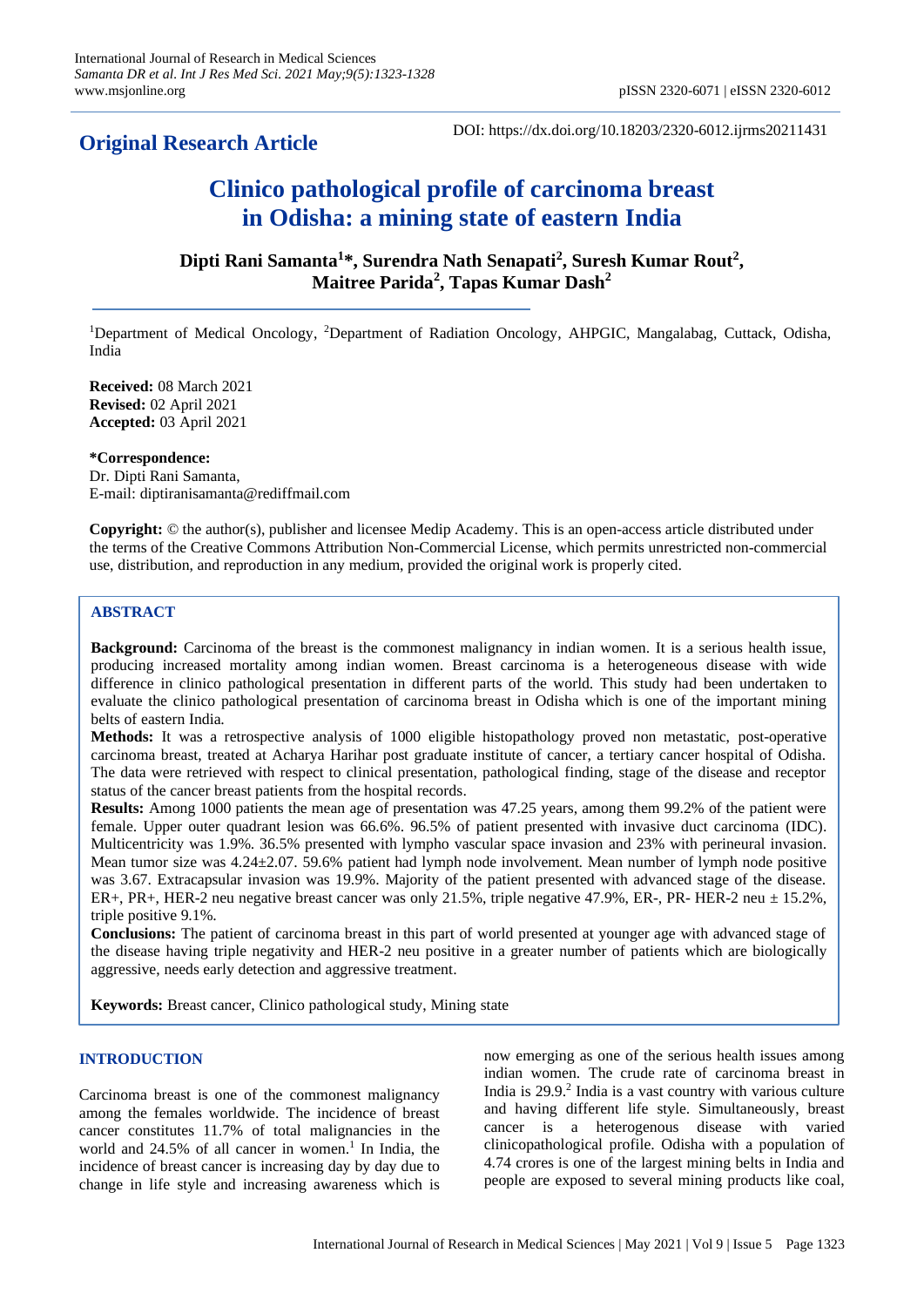iron ore, cadmium, chromium and quartz. <sup>3</sup> So people of Odisha are more prone to develop various malignancies. In Odisha, among the female, now breast cancer is one of the commonest malignancy constitutes 26% of total malignancies.<sup>4</sup> Few publications have high lightened the clinico-pathological profile of breast cancer in India, but till today there is no data on clinico-pathological pattern of breast cancer from the people of mining state like odisha.5-7 Here is a study to document the various clinicopathological features like age, sex, site, histopathology, BR score, multicentricity, necrosis, tumour calcification, lymphovascular space invasion (LVSI), perineural invasion (PNI), tumour size, number of lymphnode involvement, pathological stage, hormone receptor status, human epidermal growth receptor amplification (HER-2 neu) in patients of carcinoma breast. This study was undertaken due to scarcity of available literature and to document this clinicopathological profiles of carcinoma breast from mining state like Odisha.

#### **METHODS**

It is a retrospective study conducted at Acharya Harihar post graduate institute of cancer (AHPGIC) which is a tertiary cancer hospital rendering the services to the people of 30 districts of Odisha, as well as the borders of West Bengal, Jharkhand and Andhra Pradesh. Relevant data of 1000 eligible targeted patients of carcinoma breast who were treated in the hospital during 2015 to 2017 and those patients who were born, brought up and permanently staying in Odisha were analyzed. Histopathology proved carcinoma breast undergone upfront surgery without any prior chemotherapy or radiotherapy for other malignancy were included in this study. Patients having upfront metastatic disease, those who have received neoadjuvant chemotherapy and patient record having missing data were excluded from the study. Out of 1236 patients who were treated during Jan 2015 to Dec 2017 for carcinoma breast, we selected only 1000 eligible patients for this study. The complete data regarding clinicopathological profile of eligible patients were collected from the clinical case records from the medical record section of AHPGIC. After extracting the necessary records, the data were captured and analyzed using SPSS version v23.

## **RESULTS**

Retrospective analysis of 1000 eligible patients of carcinoma breast, who were treated during 2015 to 2017 were analyzed. It was observed that the mean age of presentation was 47.25 years. 4.1% of the patient were in age group of 21-30 years, 26% in age group 31-40 years, 34.8% patient in age group 41-50 years, 25.6% patient in age group 51-60 years, 8.4% patient in 61-70 years, 1% in age group 71-80 years and 0.1% in 81-90 years (Table

1). 99.2% of the patient were female and only 0.8% patient were male. 67.2% of patients were premenopausal and 32.8% were postmenopausal. Mean age of menarche was 11.82 yrs. 0.004% patient had family history of breast cancer. 50.9% of the patient had lesion at left side, 48.7% right side and only 0.4% of the patient had bilateral breast malignancy. The upper outer quadrant lesion was very common constituting 66.6% followed by upper inner quadrant 8% followed by lower outer quadrant 4.4% and lower inner quadrant 3.3%. In this analysis central lesion was 10.2% and whole breast involvement was 7.5%. Mean size of the primary tumor was  $4.24 \pm 2.07$  cm. On analysis of histopathology,  $96.5\%$ patient had IDC, 0.9% had metaplastic carcinoma. 1.5% patient had invasive lobular carcinoma, 0.5% medullary carcinoma, 0.4% with ductal carcinoma in situ. On analysis, 0.6% of patient had grade-I tubule formation, 16.4% had grade-II tubule formation and 83% had grade-III tubule formation. Similarly, 1.7% patient had nuclear atypia grade-I, 60.4% patients had nuclear atypia grade-II and 37.9% had nuclear atypia grade-III. In this study grade-I mitotic activity was seen in 13.3% of patients, grade-II and grade-III mitotic activity seen in 61.4% and 25.3% respectively. The mean BR score was 7.30. In this series, 41.2% patient had grade-III disease, 54.3% has grade-II disease and 4.5% had grade-I disease.

Multicentricity was observed in 1.9% of patient. Tumour necrosis was observed in 45.9% of the patient, tumour calcification was seen in 13.3% of the patients, 12.9% of the patient had extensive intraductal component. Stromal desmoplasia was observed in 15.8% of patients in this series.

LVSI was present in 36.5% of the patients. 23% of the patient had PNI. Nipple areolar complex involvement was 7.8%. Only 1.4% of the patient had margin positive.

The mean number of lymph node retrieved was 15.28. 59.6% patient had lymph node involvement, having mean number of lymph node positivity 3.67. Extracapsular extension was observed in 19.9% patient. Mean NPI score was 4.86.

Majority of the patient had pT2 lesion 66.9%, followed by pT3 20.4%. pN0 was 40.4%, pN1 29.9%, pN2 14.2% and pN3 15.5%. On analysis of stage wise distribution, 3.2% patient were found to be in stage-I, 33.1% patients in stage-IIA group, 26.5% in stage-IIB, 16.5% in stage-IIIA and 4.5% in stage-IIIB, 15.7% patient in stage-IIIC and 0.5% were in stage-IV.

On analysis of receptor status, triple negative subset was 47.9%, ER/PR positive subset 21.5%, HER-2 neu and triple positive subset were 15.2% and 9.1% respectively. Only ER positive was 4.7% and only PR positive was 1.6%.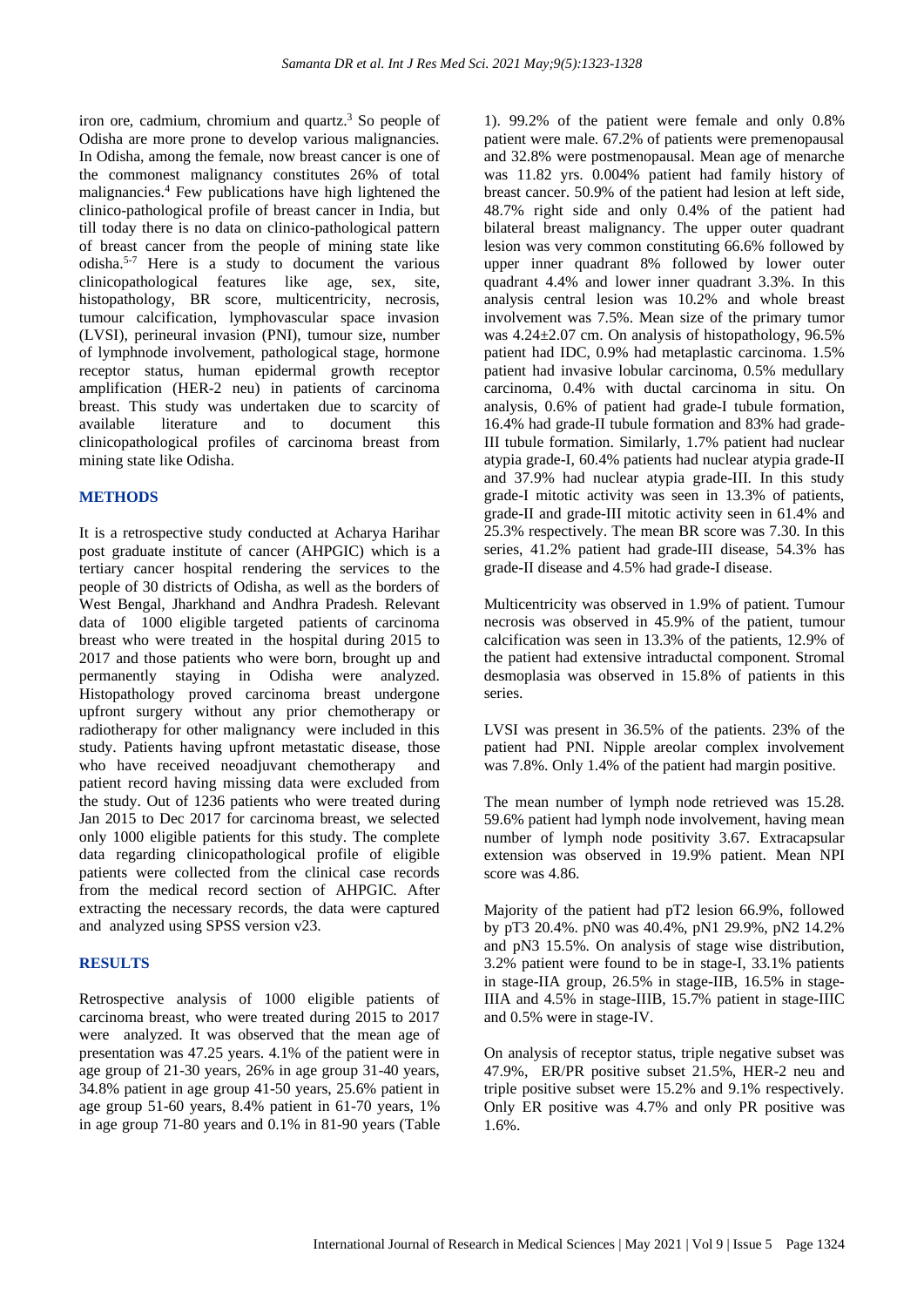## **Table 1: Summary of clinicopathological profile of carcinoma breast.**

| <b>All parameters</b>                     | Mean±SD, median (IQR), minimum-maximum, frequency (%)           |
|-------------------------------------------|-----------------------------------------------------------------|
| Age                                       | $47.25 \pm 10.22$ , $46.00$ $(40.00 - 55.00)$ , $22.00 - 81.00$ |
| Age group (in years)                      |                                                                 |
| $21 - 30$                                 | 41 $(4.1)$                                                      |
| $31 - 40$                                 | 260 (26.0)                                                      |
| $41 - 50$                                 | 348 (34.8)                                                      |
| 51-60                                     | 256 (25.6)                                                      |
| 61-70                                     | 84 (8.4)                                                        |
| 71-80                                     | 10(1.0)                                                         |
| 81-90                                     | 1(0.1)                                                          |
| Gender                                    |                                                                 |
| Male                                      | 8(0.8)                                                          |
| Female                                    | 992 (99.2)                                                      |
| <b>Size</b>                               | $4.24 \pm 2.07$ , 3.80 (3.00-5.00), 0.60-19.00                  |
| <b>Site</b>                               |                                                                 |
| Left                                      | 509 (50.9)                                                      |
| Right                                     | 487 (48.7)                                                      |
| <b>Bilateral</b>                          | 4(0.4)                                                          |
| Quadrant: UOQ (involved)                  | 666 (66.6)                                                      |
| Quadrant: UIQ (involved)                  | 80(8.0)                                                         |
| Quadrant: LOQ (involved)                  | 44 (4.4)                                                        |
| Quadrant: LIQ (involved)                  | 33(3.3)                                                         |
| Quadrant: central (nvolved)               | 102(10.2)                                                       |
| Quadrant: whole breast (involved)         | 75(7.5)                                                         |
| <b>Histological type</b>                  |                                                                 |
| <b>IDC NOS</b>                            | 965 (96.5)                                                      |
| Metaplastic carcinoma of breast           | 9(0.9)                                                          |
| <b>IDC</b> and invasive lobular carcinoma | 15(1.5)                                                         |
| IDC, medullary type                       | 5(0.5)                                                          |
| IDC NOS with DCIS component               | 4(0.4)                                                          |
| IDC NOS, squamous carcinoma               | 4(0.4)                                                          |
| Invasive lobular carcinoma                | 3(0.3)                                                          |
| IDC NOS, mucinous                         | 2(0.2)                                                          |
| IDC, focal sebaceous differentiation      | 1(0.1)                                                          |
| Medullary carcinoma breast                | 1(0.1)                                                          |
| Poorly differentiated carcinoma           | 1(0.1)                                                          |
| BR score                                  | $7.30\pm1.09$ , $7.00$ (7.00-8.00), 2.00-9.00                   |
| Multicentricity (present)                 | 19(1.9)                                                         |
| Necrosis (present)                        | 459 (45.9)                                                      |
| Calcification (present)                   | 133 (13.3)                                                      |
| EIC (present)                             | 129 (12.9)                                                      |
| Stromal desmoplasia (present)             | 158 (15.8)                                                      |
| LVSI (present)                            | 365 (36.5)                                                      |
| PNI (present)                             | 230 (23.0)                                                      |
| Nipple areola involvement (present)       | 78 (7.8)                                                        |
| Number of lymph node retrieved            | $15.28 \pm 7.65$ , 14.00 (10.00-19.75), 0.00-48.00              |
| Lymphnode involvement (present)           | 596 (59.6)                                                      |
| Number of nodes positive                  | $3.67\pm6.05$ , 1.00 (0.00-4.00), 0.00-45.00                    |
| Exracapsular extension (present)          | 199 (19.9)                                                      |
| NPI score                                 | 4.86±1.22, 4.88 (3.76-5.68), 0.00-7.70                          |
| PT stage                                  |                                                                 |
| PT1                                       | 51(5.1)                                                         |
| PT <sub>2</sub>                           | 669 (66.9)                                                      |

Continued.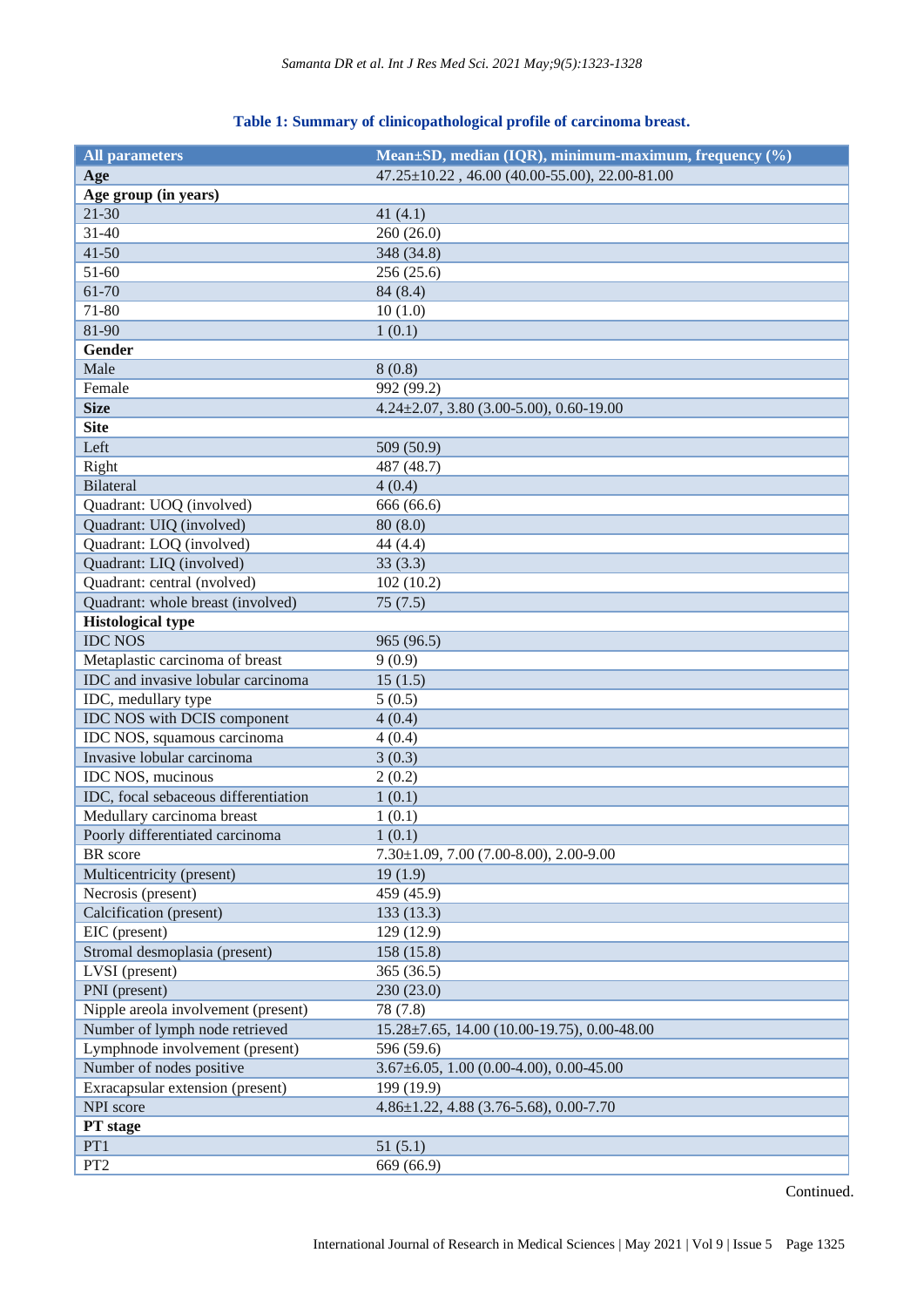|  |  | Samanta DR et al. Int J Res Med Sci. 2021 May;9(5):1323-1328 |
|--|--|--------------------------------------------------------------|
|--|--|--------------------------------------------------------------|

| <b>All parameters</b>                             | Mean±SD, median (IQR), minimum-maximum, frequency (%) |
|---------------------------------------------------|-------------------------------------------------------|
| PT3                                               | 204 (20.4)                                            |
| PT4                                               | 79 (7.9)                                              |
| N stage                                           |                                                       |
| N <sub>0</sub>                                    | 404 (40.4)                                            |
| N1                                                | 292 (29.9)                                            |
| N2                                                | 142 (14.2)                                            |
| N <sub>3</sub>                                    | 155(15.5)                                             |
| <b>Tumor</b> stage                                |                                                       |
| $\mathbf I$                                       | 32(3.2)                                               |
| <b>IIA</b>                                        | 331 (33.1)                                            |
| $\mathbf{IIB}$                                    | 265(26.5)                                             |
| <b>IIIA</b>                                       | 165(16.5)                                             |
| <b>IIIB</b>                                       | 45(4.5)                                               |
| <b>IIIC</b>                                       | 157(15.7)                                             |
| <b>Receptor status</b>                            |                                                       |
| ER-, PR-, HER-2 neu negative (triple<br>positive) | 479 (47.9)                                            |
| ER+, PR+, HER-2 neu negative                      | 215(21.5)                                             |
| ER-, PR-, HER-2 neu positive                      | 152(15.2)                                             |
| ER+, PR+, HER-2 neu positive triple<br>positive)  | 91(9.1)                                               |
| ER+, PR-, HER-2 neu negative                      | 47(4.7)                                               |
| ER-, PR+, HER-2 neu negative                      | 16(1.6)                                               |

## **DISCUSSION**

The mean age of the presentation was  $47.25 \pm 10.22$  years with majority (34.8%) of the patients presented at age group of 41-50 years, followed by 25.6% at age group of 51-60 years. The above age of presentation in Indian women was approximately 10 years earlier than the western population as per the present study.<sup>8,9</sup> According to Chopra B et al the breast cancer in India mostly peaks at the age of  $40-50$  years of age. $8$  The incidence of male breast cancer was 0.8% in this series which is comparable with the western literature (1%).

67.2% patients were premenopausal and 32.8% patients were postmenopausal at the time of presentation, but in the western literature majority of the patients presents at postmenopausal age group.<sup>10</sup>

Laterality of the breast cancer is an important aspect in western literature which suggests that due to handedness as well as breast hemispheric laterality, breast cancer is common at left side. $11-13$  Study also revealed that, the onset of breast cancer was 2 years earlier in left handed patients as compared to right handed patients.<sup>12</sup> But in this study, 50.9% patient presented at left side breast carcinoma and 48.1% at right side which was not statistically significant.

Upper outer aspect of the breast was the commonest site of primary which was also observed in western literature. Tumour location within the breast has been proposed as an independent prognostic factor. Tumour in upper outer quadrant which is most frequent site of tumour location having been associated with improved survival compared to other quadrant.<sup>14,15</sup> In present study,  $66.6\%$  of the patients presented with the lesion at the upper outer quadrant which was the commonest site of the primary comparable to other literatures. Besides 10.2% of the patients in this series presented with centrally located tumour which had higher frequency of late stage disease compared to other quadrants. The central quadrant tumours have poor prognosis because of the difficulty in diagnosis in imaging which is responsible for delayed detection and poor outcome. Most common histopathological type was infiltrating duct carcinoma-not otherwise specified which was 96.5%, similar to that found in other literatures.<sup>16</sup> In this study, 41.2% patient had grade-III disease, 54.3% grade-II and 4.5% had grade-I disease. Ghosh et al in their study observed that majority of tumours were grade-III whereas majority of the patients in present study was grade-II disease  $(54.3\%)$ <sup>17</sup>

The mean tumour size was  $4.24 \pm 2.07$  and 66.9% patient had T2 lesion, 20.4% patient had T3 lesion. Besides, in present study 59.6% patient had node positivity and 19.9% patient had extra capsular extension. Review of Indian literatures also established that Indian women present with advanced primary as well as nodal burden in contrast to western countries.<sup>18-21</sup> Primary tumor size predicts the 15 years mortality in node positive and node negative patients of carcinoma breast. A decline of 1 centimeter primary tumor size was associated with a reduction in 15 years mortality of 10.3% in node positive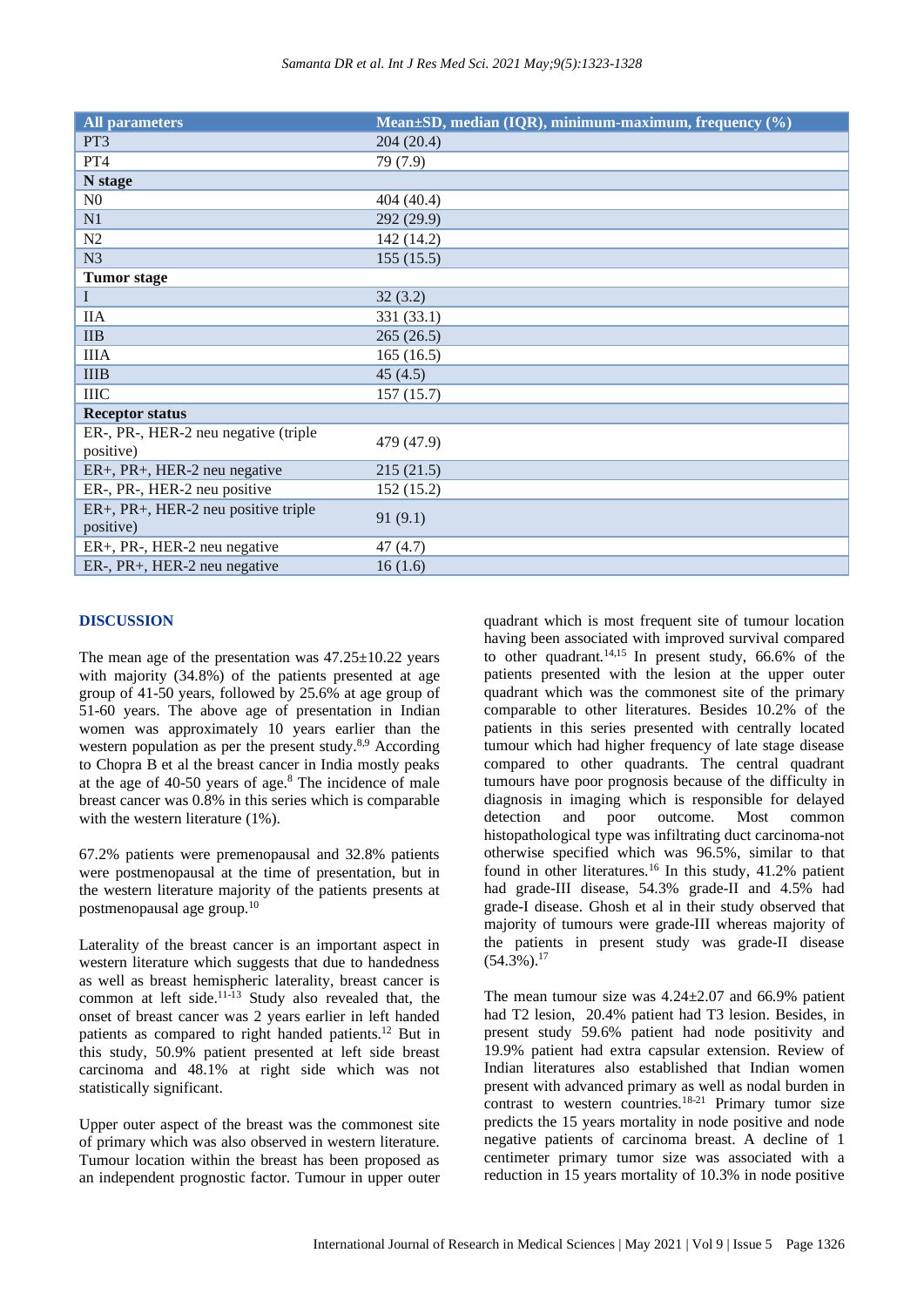and 2.5% in node negative patients. Further in case of decline in primary tumor size of 1.5 cm reduces the 15 years mortality, 23% in node positive and 10.8% in node negative patients.<sup>22</sup> Even though LVSI and PNI not well studied in carcinoma breast, still then these factors represent the aggressiveness of the disease and they have been analyzed in this study. Patient having LVSI positivity had incidence of increased number of lymph node involvement (5.90±7.12 versus 2.43±4.90) in LVSI negative patients. Besides LVSI positive patients had more incidence of extracapsular extension (35.2% in LVSI positive versus 11.10% in LVSI negative), more incidence of PNI (41.5% in LVSI positive versus 12.3% in LVSI negative) which were all statistically significant. Patient having increased tumour necrosis had more incidence of Lymph node involvement (4.06±6.01 versus  $3.34\pm6.08\%$ ).

Identification of receptor status is an important prognostic marker that guides the therapeutic management. In the present study the incidence of triple negative breast cancer was 47.9%, ER/PR negative HER-2 neu positive 15.2%, ER/PR positive HER-2 neu negative 21.5%, ER/PR positive HER-2 neu positive was 9.1%. In our study triple negative and HER-2 neu positive patients were higher in comparison to western literature.<sup>23</sup>

In the present series, majority of the patients presented with large primary tumour, extensive nodal burden with advanced stage of the disease, which was contradicting the western literature where majority of the patient presented with early breast cancer. The above advanced stage of presentation is due to lack of effective screening programme, poor access to the health system, younger age of presentation and large number of patients having TNBC and HER-2 neu positive breast cancer which were biologically aggressive.

## *Limitation of the study*

The main limitation of this study is that the present study was a hospital based retrospective observational study. Therefore, this study may not represent the underlying general population.

## **CONCLUSION**

In a mining state like Odisha, patients of carcinoma breast clinicopathologically presented at younger age, advanced stage of the disease and more incidence of triple negative, HER-2 neu positive disease. This facts were not analyzed earlier.

Such group of patients needs active screening and awareness to detect the disease early and biologically aggressive treatment to reduce the breast cancer mortality.

*Funding: No funding sources Conflict of interest: None declared Ethical approval: Not required*

## **REFERENCES**

- WHO. Fact sheet: Cancer Today: estimated number of new cases in 2020, worldwide, both sexes, ages. Available at: http://gco.iarc.fr/today/online.analysispie. Accessed on 22 March 2021.
- 2. Mathur P, Satishkumar K, Chaturvedi M, Das P, Sudarshan KL, Santhappan S, et al. Cancer statistics, 2020: report from national cancer registry programme, India. JCO Glob Oncol. 2020;6:1063- 75.
- 3. Population of Orissa 2020. Fact sheet: Orissa current population. Available at: http://www.Indiaonlinepages.com/population/orissapopulation.html. Accessed on 23 March 2021.
- 4. Chatterjee S, Levine PH, Senapati SN, Samanta DR, Panigrahi P. Cancer pattern in Odisha- an important mining state in India. Int J Cancer Clinic Res. 2019;6:126.
- 5. Takalkar UV, Asegaonkar SB, Kulkarni U, Kodlikeri PR, Kulkarni U, Saraf M, Advani S. Clinicopathological profile of breast cancer patients at a tertiary care hospital in Marathwada region of west India. Asian Pac J Cancer Prev. 2016;17(4):2195-8.
- 6. Gangadaran SGD. Lessons from a clinicopathological study of breast cancer. Int J Res Med Sci. 2016;4(12):5325-8.
- 7. Almas A. Clinical profile of carcinoma breast cases at a tertiary care hospital. Int Surg J. 2017;4(3):913- 5.
- 8. Chopra B, Kaur V, Singh K, Verma M, Singh S, Singh A. Age shift: breast cancer is occurring in younger age group-it is true? Clinic Cancer Invest J. 2014;3(6):526-9.
- 9. Kakarala M, Rozek L, Cote M, Leyanage S. Brenner DE. Breast cancer histology and receptor status characterisation in asian indian and pakistani women in the US- a SEER analysis. BMC Cancer. 2010;10:191.
- 10. McPherson K, Steel CM, Dixon JM. Breast cancerepidemiology, risk factors and genetics. BMJ. 2000;321(7261):624-8.
- 11. Perkins CI, Hotes J, Kohler BA, Howe HL. Association between breast cancer laterality and tumour location, United States 1994-1998. Cancer Causes Control. 2004;15(7):637-45.
- 12. Altundag K, Isik M, Sever AR. Handedness and breast cancer characteristics. J BUON. 2016;21(3):576-9.
- 13. Klar AJS. Breast cancer predisposition and brain hemispheric laterality specification likely share a common genetic cause. Breast Dis. 2011;33(1):49- 52.